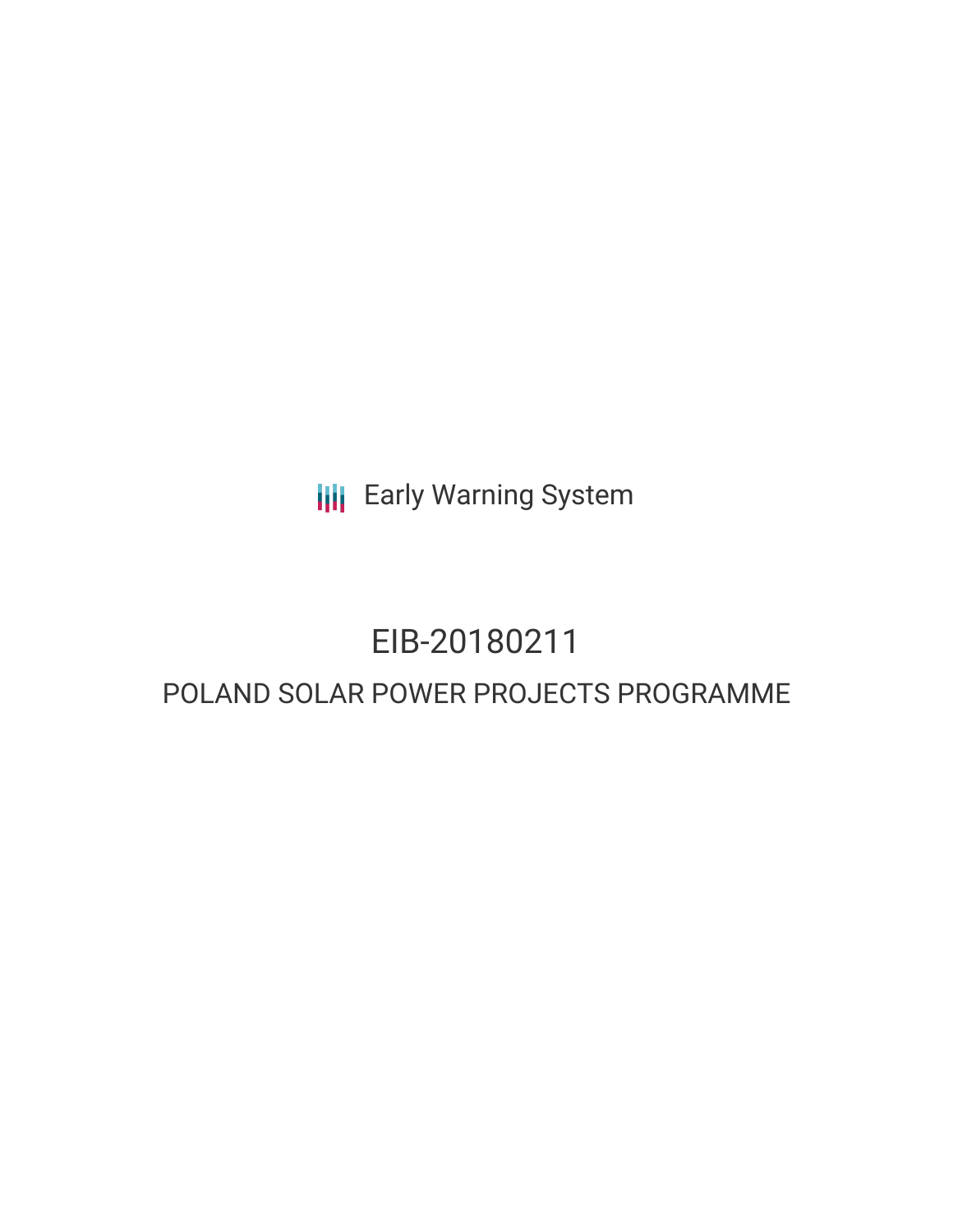

#### **Quick Facts**

| <b>Countries</b>               | Poland                          |
|--------------------------------|---------------------------------|
| <b>Financial Institutions</b>  | European Investment Bank (EIB)  |
| <b>Status</b>                  | Proposed                        |
| <b>Bank Risk Rating</b>        | U                               |
| <b>Borrower</b>                | COUNTERPART(S) TO BE DETERMINED |
| <b>Sectors</b>                 | Construction, Energy            |
| <b>Investment Type(s)</b>      | Loan                            |
| <b>Investment Amount (USD)</b> | \$121.84 million                |
| <b>Project Cost (USD)</b>      | \$243.67 million                |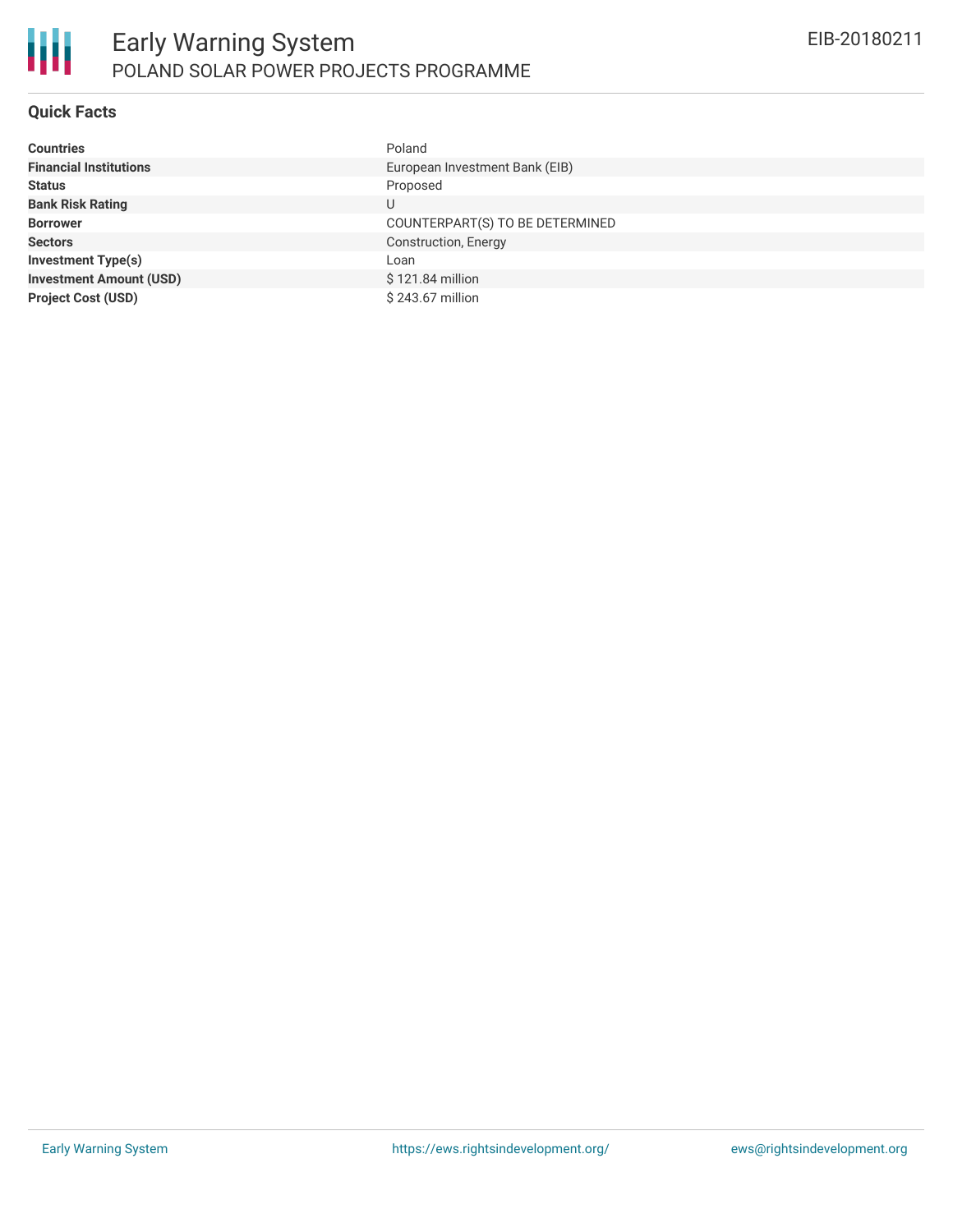

# **Project Description**

This project provides financing for the construction of small and medium-sized solar photovoltaic farms in Poland, to be implemented between 2018 and 2022.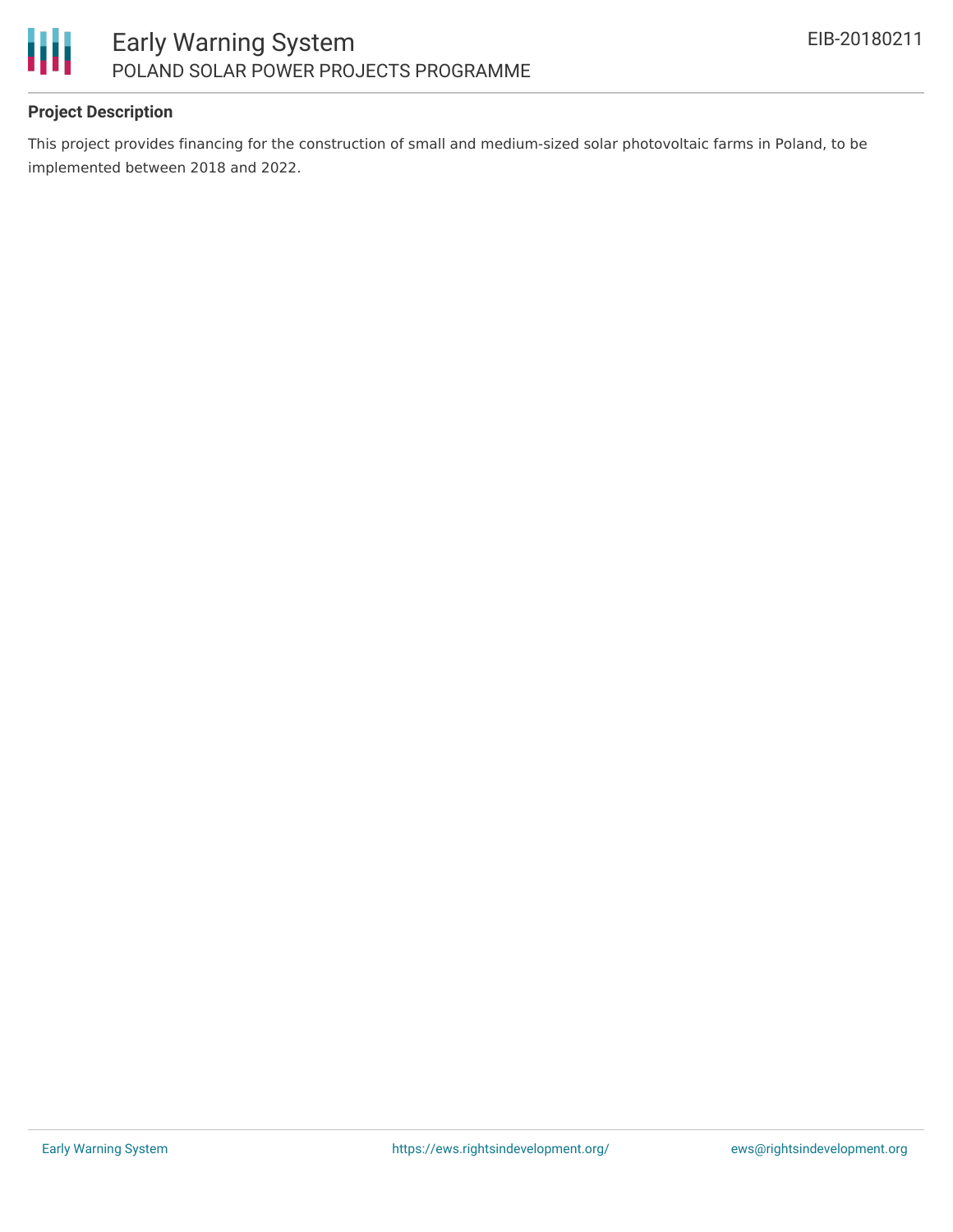

## **Investment Description**

European Investment Bank (EIB)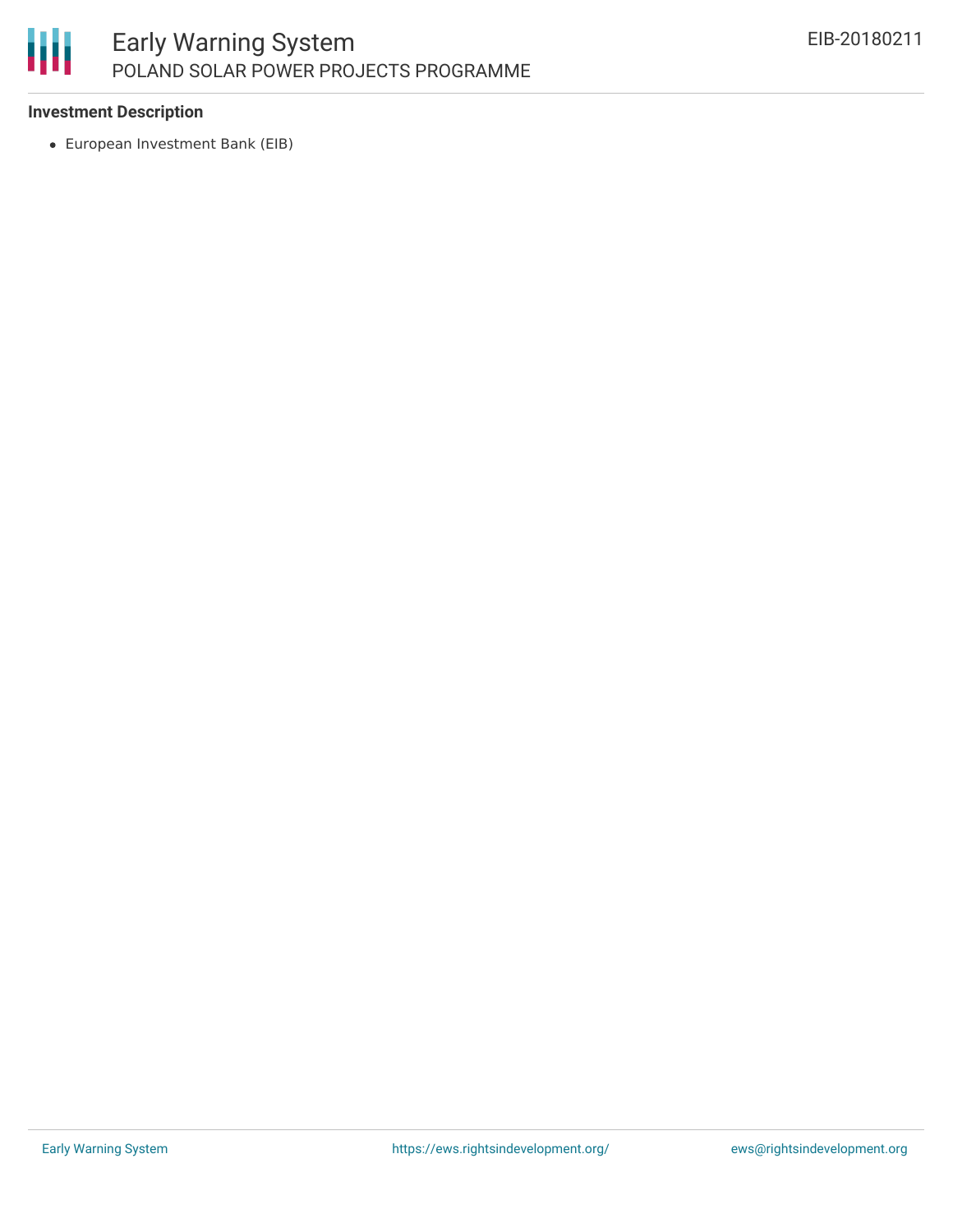#### **Contact Information**

No contact information available at time of writing.

#### **ACCOUNTABILITY MECHANISM OF EIB**

The EIB Complaints Mechanism is designed to facilitate and handle complaints against the EIB by individuals, organizations or corporations affected by EIB activities. When exercising the right to lodge a complaint against the EIB, any member of the public has access to a two-tier procedure, one internal - the Complaints Mechanism Office - and one external - the European Ombudsman. A complaint can be lodged via a written communication addressed to the Secretary General of the EIB, via email to the dedicated email address complaints@eib.org, by completing the online complaint form available at the following address: http://www.eib.org/complaints/form, via fax or delivered directly to the EIB Complaints Mechanism Division, any EIB local representation office or any EIB staff. For further details, check:

http://www.eib.org/attachments/strategies/complaints\_mechanism\_policy\_en.pdf

When dissatisfied with a complaint to the EIB Complaints Mechanism, citizens can then turn towards the European Ombudsman. A memorandum of Understanding has been signed between the EIB and the European Ombudsman establishes that citizens (even outside of the EU if the Ombudsman finds their complaint justified) can turn towards the Ombudsman on issues related to 'maladministration' by the EIB. Note that before going to the Ombudsman, an attempt must be made to resolve the case by contacting the EIB. In addition, the complaint must be made within two years of the date when the facts on which your complaint is based became known to you. You can write to the Ombudsman in any of the languages of the European Union. Additional details, including filing requirements and complaint forms, are available at: http://www.ombudsman.europa.eu/atyourservice/interactiveguide.faces